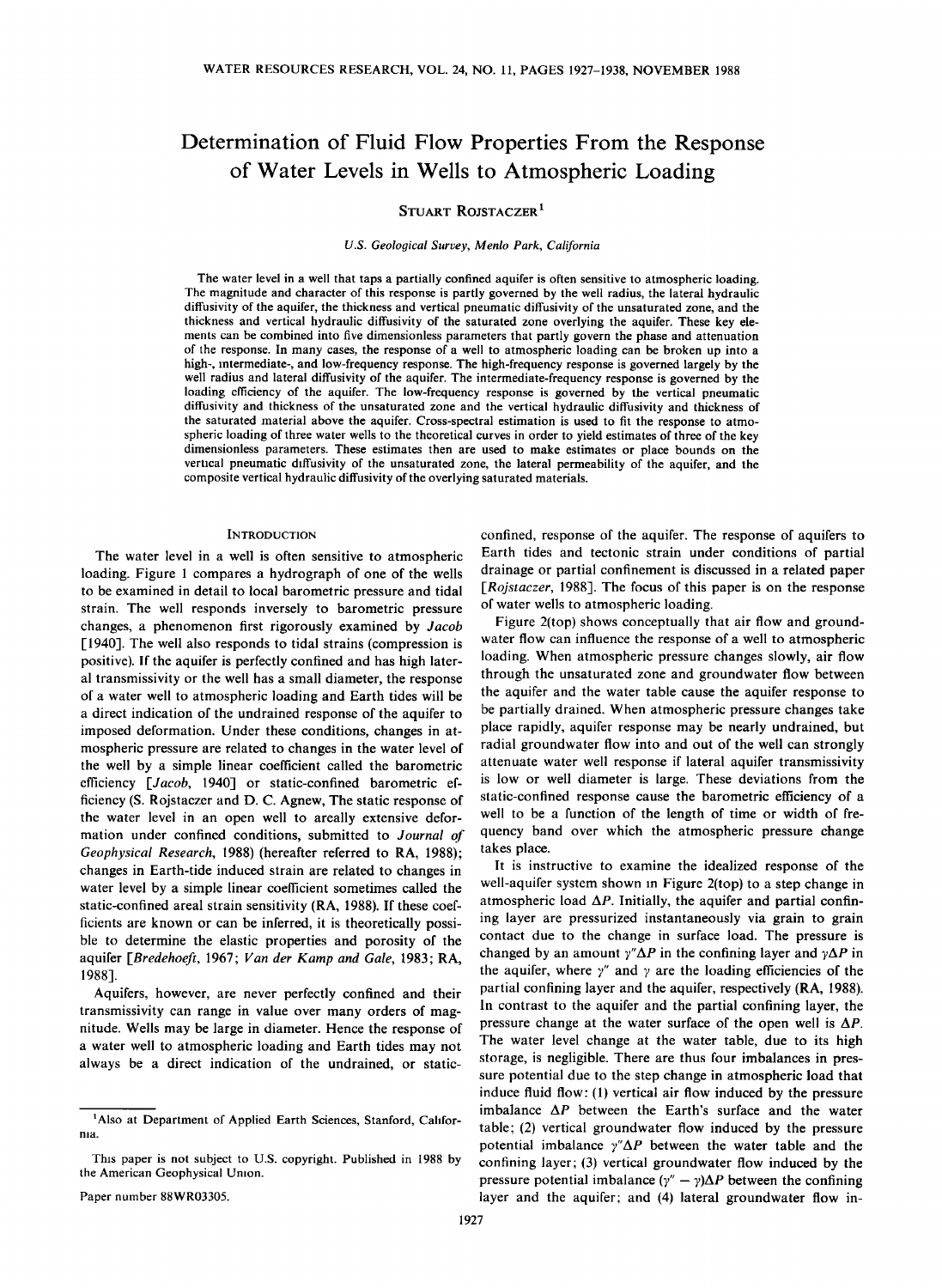

**Fig. 1. Hydrograph at Well TF during the second week of August 1985 with corresponding barograph and theoretical tidal strain.** 

duced by the pressure potential imbalance  $(1 - \gamma)\Delta P$  between **the open water well and the aquifer.** 

**All of these four imbalances induced by the step load will be**  established instantaneously. If the loading efficiencies  $\gamma$  and  $\gamma''$ **are nearly equal, then groundwater flow induced by the pres**sure imbalance  $(\gamma'' - \gamma)\Delta P$  will be negligible and we are left with **three significant pressure potential imbalances. In this paper, I**  assume that  $\gamma''$  equals  $\gamma$ . This essentially restricts the analysis **to conditions where the confining layer and aquifer possess similar elastic properties and porosities or the aquifer is very thin and possesses a high vertical permeability relative to its lateral permeability.** 

**The remaining three pressure imbalances caused by the step change in atmospheric load can (under certain conditions that will be examined below) cause water well response to occur in four distinct phases. The qualitative water well response to the step load is shown in Figure 2(middle). The qualitative pressure change in the unsaturated zone, partial confining layer and aquifer during each of the four phases is shown in Figure 2(bottom). Initially (phase 1), water flows out of the well into the aquifer driven by the pressure potential imbalance between the well and the aquifer. The water level in the well**  eventually drops by an amount  $(1 - \gamma)\Delta P/\rho g$  at which point **the well is in equilibrium with the undrained response of the aquifer (phase 2). The water well response temporarily forms a plateau whose width is governed by the length of time it takes for groundwater flow to the water table to influence the pressure of the aquifer.** 

**If the unsaturated zone is thick or possesses low air permeability, the pressure potential at the water table does not change for a substantial period of time. The confining layer and eventually the aquifer, however, gradually depressurize due to groundwater flow to the water table and the water level in the well drops in response to this change in aquifer pressure potential (phase 3). The aquifer continues to depressurize and**  the water level in the well drops an additional  $\gamma \Delta P / \rho g$  so that the total water level change is  $\Delta P/\rho g$ . Once air pressure begins **to increase at the water table, however, a new pressure imbalance between the water table and the aquifer is created. Water**  **moves back into the aquifer and partial confining layer. The water level in the well increases in response to this increase in aquifer pressure (phase 4) and eventually returns to its original static position once air pressure at the water table, the atmospheric load and the aquifer pressure are in static equilibrium.** 

**Although examination of the response of a water well to step changes in deformation is useful for illustrative purposes, it is more quantitatively tractable to examine the response to periodic changes. Numerous studies have examined the response of wells to areally extensive deformation as a function of frequency. Cooper et al. [1965] and Bodvarsson [1970] examined theoretically the high-frequency response of water wells to deformation under the assumption that the aquifer was hydraulically isolated from the water table in the frequency range of interest. Johnson [1973] and A. G. Johnson and A. Nur (unpublished manuscript, 1978) examined the the-**



**Fig. 2. (Top) Cross section of well responding to atmospheric loading and principal sources of attenuation and amplification of well response. (Middle) Idealized response of a well to a step change in atmospheric load. (Bottom) Profile of pressure response due to step change in atmospheric load at four time periods.**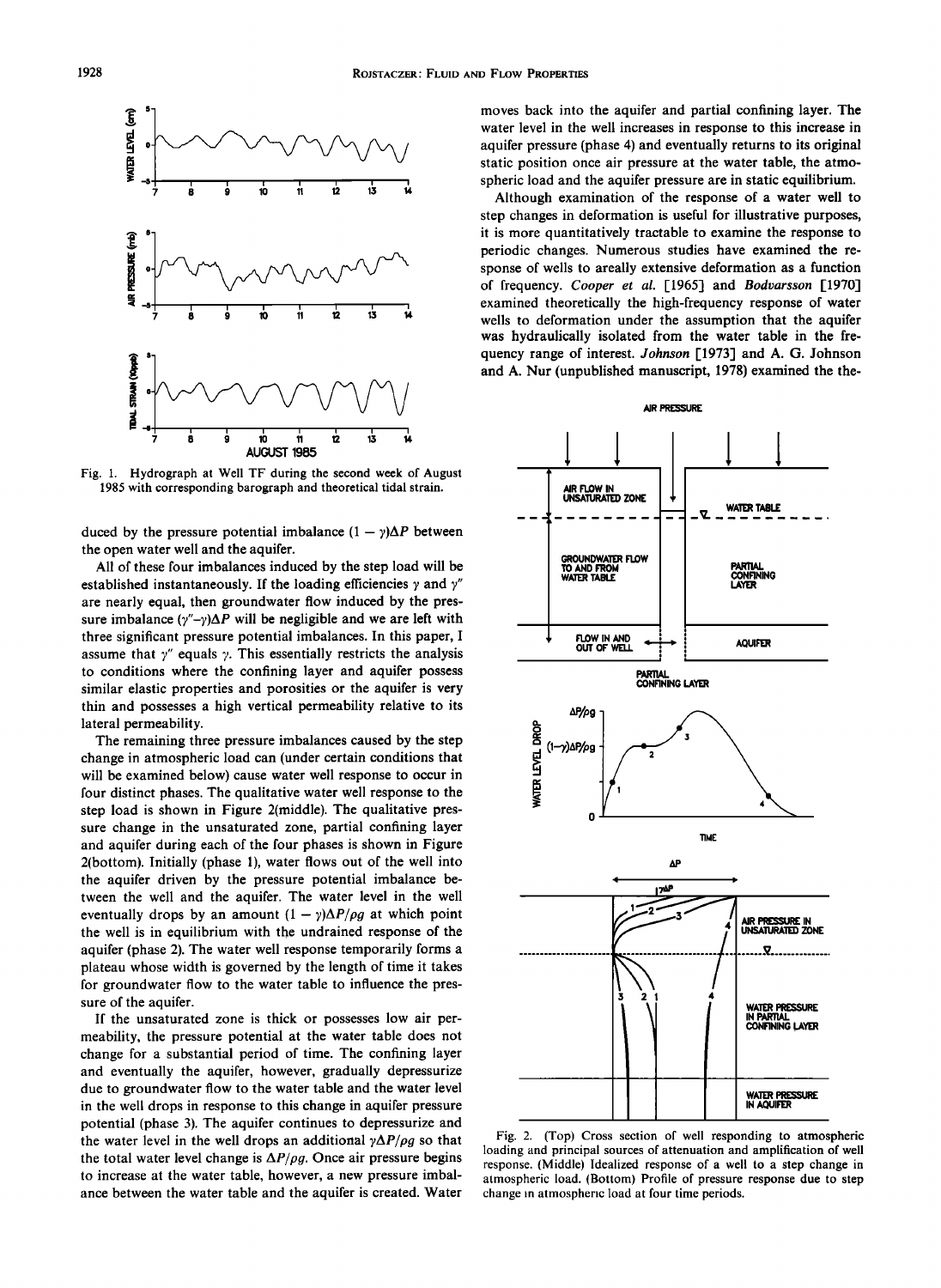**oretical response of water wells to deformation as a function of frequency under the assumptions that the unsaturated zone did not influence the response, inertial effects within the well were negligible, and the water table could be idealized as a spherically shaped boundary. Yusa [1969] and Weeks [1979] examined the response of water table wells to atmospheric loading due to the influence of the unsaturated zone under the assumption that the fluid pressure change at the water table was the average pressure change of the aquifer and that lateral transmissivity was high enough to allow for unattenuated groundwater flow between the aquifer and the borehole. Motland and Donaldson [1984], Gieske [1986], and Hsieh et al. •1987] have examined the response of water wells to deformation induced by Earth tides and/or atmospheric loading under the assumption that water table influences and inertial effects were negligible.** 

**This study extends the results noted above by unifying many aspects of the different theoretical models. I examine theoretically the response of water wells to atmospheric load**ing by including the influences of groundwater flow between **the borehole and the aquifer, groundwater flow between the aquifer and the water table, and air flow between the land surface and the water table through the unsaturated zone. I examine the theoretical response of water wells to atmospheric loading as a function of frequency under conditions where the well taps a partially confined aquifer. This theoretical model is applied to the response of three water wells to atmospheric**  loading inferred from cross-spectral estimation [e.g., Bendat **and Piersol, 1986] to yield estimates of or place bounds on the following fluid flow parameters: pneumatic diffusivity of the unsaturated zone, vertical hydraulic diffusivity of the partial confining layer, and lateral permeability of the aquifer. It should be noted that the results shown here have many similarities to the response of wells tapping water table aquifers (S. Rojstaczer and F. Riley, The influence of vertical fluid flow on the response of the water level in a well to atmospheric loading under unconfined conditions, submitted to Water Resources Research, 1988).** 

# **THEORETICAL RESPONSE OF WELLS IN PARTIALLY CONFINED AQUIFERS TO PERIODIC ATMOSPHERIC LOADING**

**The response of a water well to atmospheric loading can be conveniently broken up into five processes: (1) mechanical loading of the aquifer due to the surface load; (2) pressurization at the water surface of the open well due to the air load; (3) flow of air between the Earth's surface and the water table; (4) flow of groundwater between the water table and the aquifer; and (5) flow of groundwater between the aquifer and the borehole. In order to make the analysis analytically tractable I make some simplifying assumptions about these processes. I assume that the undrained response of the aquifer and the partial confining layer to surface loading are the same; this essentially assumes that the compressibility, porosity, and Poisson's ratio are vertically and laterally uniform. I make the assumption that air flow between the Earth's surface and the water table and groundwater flow in the partial confining layer, owing to the great lateral extent of the atmospheric load, are vertical. I also make the assumption, common to the analysis of partially confined aquifers [Hantush, 1955, 1960; Neurnan and Witherspoon, 1969a], that groundwater flow between the aquifer and the borehole is horizontal. These assumptions allow me to uncouple the three-dimensional nature of the problem into three flow problems, two of which have a**  **strictly vertical component of flow and one of which has a strictly radial component of flow in the aquifer and vertical component of flow within the partial confining layer: (1) vertical air flow between the Earth's surface and the water table; (2) vertical groundwater flow between the water table and the aquifer; and (3) horizontal groundwater flow between the aquifer and the borehole with concomitant "leakance" [Jacob, 1946] from the overlying partial confining layer.** 

# **Vertical Air Flow Between the Earth's Surface and the Water Table**

**Periodic vertical flow of air between the Earth's surface and the water table is governed by a simple diffusion equation [Buckingham, 1904; Weeks, 1979]:** 

$$
D_a \partial^2 p_a / \partial z^2 = \partial p_a / \partial t \tag{1}
$$

**subject to the following boundary conditions:** 

$$
p_a(-L, t) = A \cos(\omega t) \tag{2a}
$$

$$
p_a(L, t) = A \cos(\omega t) \tag{2b}
$$

where  $p_a$  is the air pressure,  $D_a$  is the pneumatic diffusivity, and  $A$  and  $\omega$  are the amplitude and frequency, respectively, of the pressure wave. The boundary  $-L$  is taken to be the **Earth's surface, the water table is at a depth of 0, and the zone from depth 0 to depth L is an artifice to assure that at the water table there is no air flux. The solution for air pressure at**  the water table  $(z = 0)$  is given by [*Rojstaczer*, 1988]

$$
p_a = (M - iN)A \, \exp(i\omega t) \tag{3}
$$

**where M and N are** 

$$
M = \frac{2\cosh\left(\sqrt{R}\right)\cos\left(\sqrt{R}\right)}{\cosh\left(2\sqrt{R}\right) + \cos\left(2\sqrt{R}\right)}\tag{4a}
$$

$$
N = \frac{2 \sinh\left(\sqrt{R}\right) \sin\left(\sqrt{R}\right)}{\cosh\left(2\sqrt{R}\right) + \cos\left(2\sqrt{R}\right)}\tag{4b}
$$

**and R is a dimensionless frequency referenced to the pneuma**tic diffusivity  $D_a$  and the depth  $L$  from the Earth's surface to **the water table:** 

$$
R = L^2 \omega / 2D_a \tag{5}
$$

**Carslaw and Jaeger [1958, p. 105] give the solution of (1) subject to the boundary conditions of (2) strictly in terms of phase and gain.** 

**It should be noted that the inverse of the dimensionless frequency R is analogous to the dimensionless time 1/u wellknown in well hydraulics. The difference is that time has been replaced by frequency, the diffusivity of the aquifer has been replaced by the pneumatic diffusivity of the unsaturated zone and the radial distance from the well has been replaced by the thickness of the unsaturated zone.** 

# **Vertical Groundwater Flow Between the Water Table and the Aquifer**

**Groundwater flow between the water table and the aquifer under partially confined conditions is assumed to be strictly vertical and occurs strictly within the partial confining layer overlying the aquifer. Taking compression to be positive, the governing equation for pore pressure response due to periodic atmospheric loading is (RA, 1988)** 

$$
D \frac{\partial^2 p}{\partial z^2} = \frac{\partial p}{\partial t} + \omega \gamma A \sin \omega t \tag{6}
$$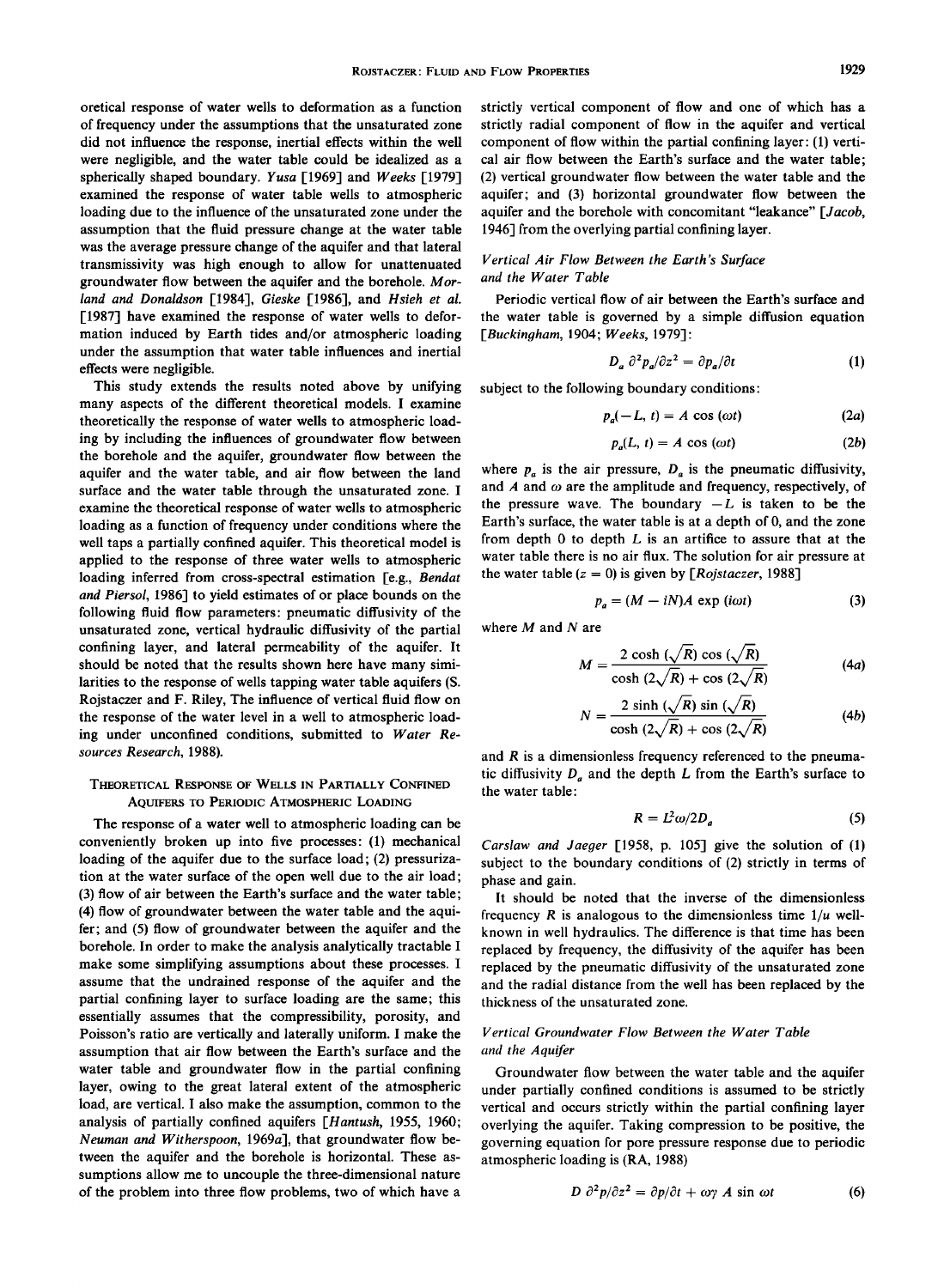where *D* is the vertical hydraulic diffusivity of the partial con**fining layer under conditions where the principal components of horizontal strain are 1/2 the vertical strain, p is the pore**  pressure change in excess of hydrostatic, and  $\gamma$  is the loading **efficiency. The loading efficiency is the ratio of change in pore pressure to change in surface load under undrained con**ditions. The loading efficiency  $\gamma$  used here is qualitatively the same as that given by *Van der Kamp and Gale* [1983] and the **tidal efficiency given by Jacob [1940]. As noted elsewhere (RA, 1988), the major difference is that the y used here incorporates the influence of horizontal deformation. The source term in (6) is due to the essentially instantaneous transmission of the surface load via grain to grain contact to the subsurface.** 

**If I take compressive stresses to be positive, the appropriate boundary conditions are** 

$$
p(0, t) = MA \cos (\omega t) + NA \sin (\omega t) \tag{7a}
$$

$$
p(\infty, t) = A\gamma \cos(\omega t) \tag{7b}
$$

where I again take  $z = 0$  to be the water table. The water table **boundary condition is the solution of (3). The solution of (6) subject to boundary conditions given in (7) is [Rojstaczer, 1988]:** 

$$
p = (M + iN - \gamma)A \exp(-(i + 1)(0.5qS')^{1/2})
$$
  
exp (i\omega t) + A $\gamma$ exp (i\omega t) (8)

**where S' is the storage coefficient of the confining layer under conditions of surface loading and q is a dimensionless frequency referenced to the vertical hydraulic conductivity of the**  partial confining layer  $K'$  and the distance  $b'$  between the **water table and the top of the aquifer (i.e., the thickness of the partial confining layer):** 

$$
q = b' \omega / K' \tag{9}
$$

**It should be noted that the term 0.5qS' is the dimensionless frequency Q used in a later section and defined as** 

$$
Q = qS'/2 = b'^2\omega/2D \tag{10}
$$

**where D is the vertical hydraulic diffusivity (see equation (6)) of the partial confining layer under conditions of surface loading.** 

#### **Flow Between the Borehole and the Aquifer**

**Groundwater flow between the borehole and the aquifer is driven by the difference between the water level in the well and the aquifer pressure in terms of head. Flow within the aquifer, as previously noted, is assumed to be strictly horizontal and the influence of the partial confining layer is described by a leakance term. Under these conditions, the governing equation is [Jacob, 1946]** 

$$
\frac{\partial^2 s}{\partial r^2} + \frac{1 \partial s}{r \partial r} - \frac{K's}{K b b'} = \frac{S_s \partial s}{K \partial t}
$$
(11)

**subject to the following boundary conditions [Cooper et al., 1965]:** 

$$
s(\infty, t) = 0 \tag{12a}
$$

$$
\lim_{r \to 0} \frac{r \partial s}{\partial r} = \frac{\omega r_w^2 x_0}{2Kb} \sin \omega t \tag{12b}
$$

**where s is the drawdown within the aquifer caused by a periodic volumetric discharge within the well, K is the hy-** **draulic conductivity of the aquifer, b is the thickness of the**  aquifer, S<sub>r</sub> is the specific storage of the aquifer under conditions of no horizontal deformation,  $r_w$  is the radius of the well, and  $x_0$  is the amplitude of the water level fluctuation **within the well casing produced by the volumetric discharge. This periodic steady state problem is solved in the appendix. The solution for the drawdown at the well just outside the**  well screen s<sub>w</sub> is

$$
s_w = i0.5Wx_0K_0\{[W^2(S^2 + 1/q^2)]^{0.25}
$$
  
exp [i0.5{tan<sup>-1</sup> (qS)}]\exp (iωt) (13)

where  $K_0$  is the modified Bessel function of the second kind of order zero [Olver, 1972; Tranter, 1968], S is simply S<sub>r</sub>b, the **storage coefficient of the aquifer and W is** 

$$
W = \omega r_w^2 / K b \tag{14}
$$

**It should be noted that W is a dimensionless frequency (analogous to the inverse of dimensionless time used in well hydraulics) and 1/q is the conventional leakance of well hydraulics divided by frequency.** 

**The solution given by (13) assumes that (1) the water table does not change in response to periodic discharge from the well; (2) the partial confining layer has negligible specific storage; (3) pore pressure changes induced by the fluctuating water level induce only vertical deformation; and (4) the well is a line source. In essence (13) is the same solution given by**  Hantush and Jacob [1955] for aquifer response to pumpage **under conditions of leakance; the difference is that the well discharges at a periodic rate rather than at a constant rate. Neuman and Witherspoon [1969b] have examined the error involved in assumptions 1 and 2. Their results indicate that confining layer specific storage and changes in water table height can be ignored when the dimensionless parameter**   $(W/q)^{1/2}$  and a dimensionless parameter  $\beta$  are less than 0.01 where  $\beta$  is defined as

$$
\beta = r_w/4b'(K'S'_s/KS_s)^{1/2}
$$
 (15)

In (15),  $S'_s$  is the specific storage of the confining layer under **conditions of no horizontal deformation. Since confining layer permeabilities will not be greater than aquifer permeabilities and the well radius will be significantly less than the thickness of the confining layer and the aquifer, the dimensionless terms**   $(W/q)^{1/2}$  and  $\beta$  will almost always be less than 0.01. These **results indicate that changes in water table height do not significantly influence aquifer response and that the specific storage of the partial confining layer, although it does influence vertical flow (see equation (8)), does not significantly influence horizontal flow in the aquifer.** 

**The assumption that pore pressure changes induced by well dicharge do not induce horizontal deformation is a standard assumption in groundwater hydraulics. Gambolati [1974, 1977] examined the error in this assumption and found that (in the absence of leakance) drawdown accompanying well discharge is not significantly influenced by horizontal deformation when the well taps an aquifer whose thickness is less than 1/2 its average depth.** 

#### **Response of a Well to Atmospheric Loading: General Case**

**The response of a well to atmospheric loading can be obtained, in the absence of inertial effects, by combining the solutions given in (8) and (13). Since we are concerned only with slowly varying water level fluctuations, inertial effects in**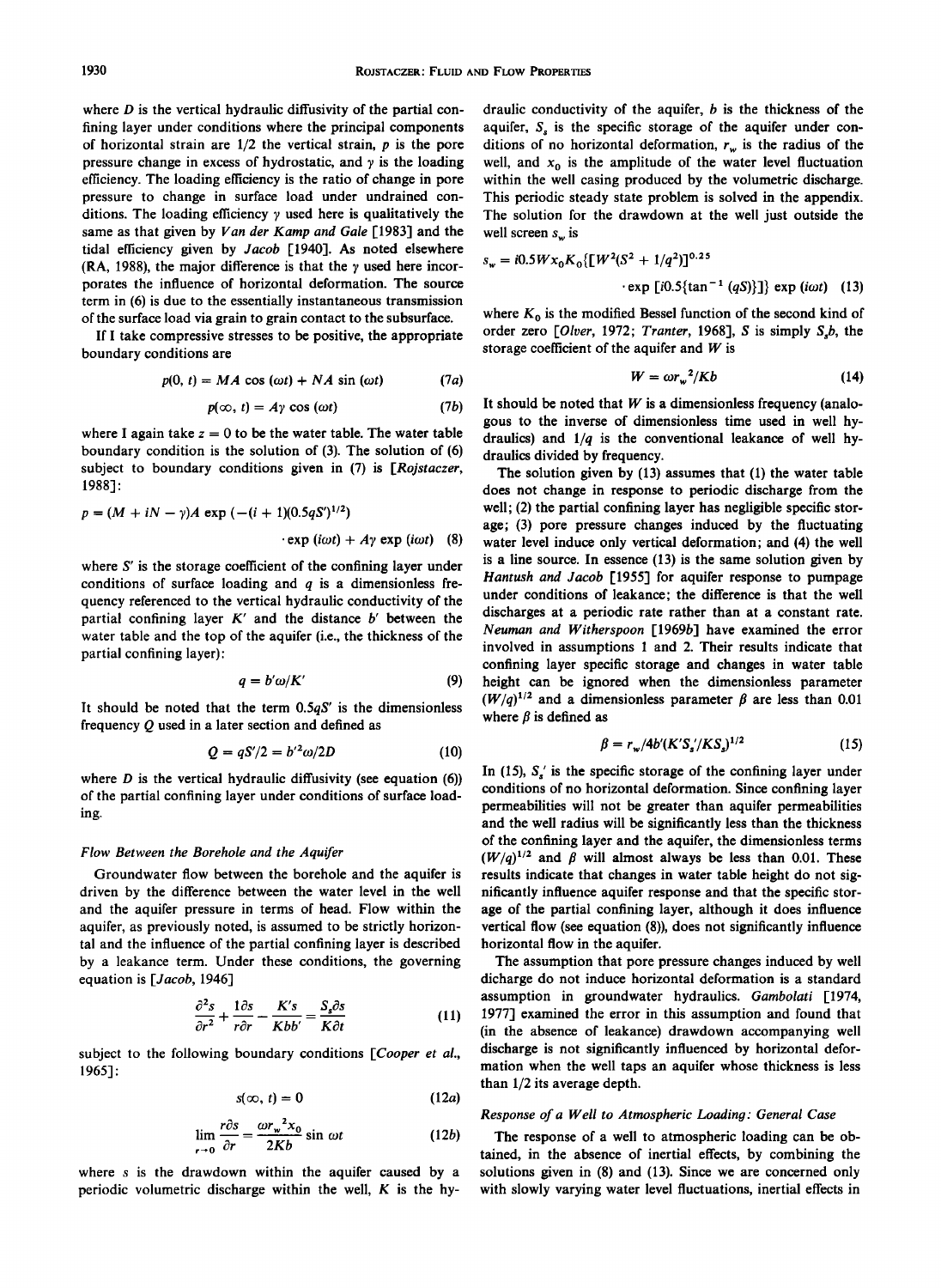

**Fig. 3. (Left) Barometric efficiency and (right) phase of response of a well to atmospheric loading as a function of Q/W**  when S and S' equal 0.0001. Static-confined barometric efficiency  $(1 - \gamma)$  is 0.5 and  $R \ll Q$ .

**the borehole can be ignored and the relation between the**  amplitude of the water level fluctuation in the well,  $x_0$  (mea**sured positive upwards), and the amplitude of the atmospheric**  load A is

$$
x_0 = -A/\rho g + p_0/\rho g - s_0 \tag{16}
$$

where  $p_0$  is the far field pore pressure of the aquifer (pore **pressure at a radial distance where the influence of the well is**  negligible) p, divided by exp (i $\omega t$ ), and  $s_0$  is the drawdown at the well  $s_w$ , divided by  $exp(iwt)$ 

$$
p_0 = p \exp(-i\omega t) \tag{17a}
$$

$$
s_0 = s_w \exp(-i\omega t) \tag{17b}
$$

**Equation (16) describes the response of the well in the frequency domain and states that the change in water level in the well plus the atmospheric load (in terms of equivalent change in water level) equals the far field pore pressure (in terms of equivalent water level) minus the drawdown at the well.** 

**It is useful to write (16) in terms of the gain or barometric**  efficiency  $BE$  and the phase  $\theta$  of the response

$$
BE(\omega) = \left| \frac{x_0 \rho g}{A} \right| = \left| \frac{p_0 - A - s_0 \rho g}{A} \right| \tag{18a}
$$

 $\theta(\omega) = \arg(x_0 \rho g/A)$  (18b)

**where the brackets in (18a) denote the modulus of the complex function and arg in (18b) denotes the inverse tangent of the ratio of the imaginary component to the real component of the complex function. Equation (18a) describes the ratio of the amplitude of the water level fluctuation to the amplitude of the atmospheric load (in terms of equivalent water level). Equation (18b) describes the phase shift between the atmospheric load wave and the water level fluctuation. Under conditions where the confining layer has zero permeability and**  the aquifer transmissivity is high,  $p_0$  would be equal to  $Ay$  and **the barometric efficiency BE would simply be one minus the**  loading efficiency  $\gamma$ . The phase shift would be a flat  $-180^\circ$  for **all observable frequencies of the atmospheric loading wave. However, under conditions where the confining layer has a finite permeability and the aquifer transmissivity is low, both the barometric efficiency and the phase will be a strong function of frequency.** 

**In this study, barometric efficiency depends on frequency. The value for efficiency that reflects the undrained response of**  the aquifer  $(1 - y)$  is termed the static-confined barometric **efficiency. Equations (8}, (13), and (18) indicate that the baro**metric efficiency  $BE$  and phase  $\theta$  of the response are a function **of six dimensionless parameters: (1) R, the dimensionless unsaturated zone frequency; (2) q, the dimensionless confining layer frequency; (3) S', the storage of the confining layer; (4) S,**  the storage of the aquifer; (5)  $\gamma$ , the loading efficiency of the **partial confining layer and aquifer; and (6) W, the dimensionless aquifer frequency.** 

**The barometric efficiency and phase of the response of the water well are shown in Figure 3 as a function of dimensionless aquifer frequency W and the ratio of dimensionless confining layer frequency qS'/2 or Q, to W. In Figure 3, R is**  assumed to be much less than  $Q (R/Q = 0.0001)$ , S and S' are **0.0001, and the static-confined barometric efficiency of the aquifer is 0.5. These constraints allow us to examine water well response under conditions where the aquifer has typical elastic properties, and unsaturated zone effects, due either to a shallow water table or a high pneumatic diffusivity, are negligible. The assumption of negligible unsaturated zone effects will be relaxed in a subsequent section. The dimensionless**  ratio  $Q/W$  is a measure of the frequency above which there is **significant attenuation and phase shift due to limited groundwater flow between the borehole and the aquifer relative to the frequency below which water table drainage significantly influences aquifer response. When Q/W is large, a frequency band exists over which there is little attenuation and phase shift in water well response. When Q/W is small, we can expect that the water well response will show significant at**tenuation and phase shift (relative to  $-180^\circ$ ) for all fre**quencies. Because unsaturated zone effects have been neglected, the response shown is qualitatively similar to the theoretical response given by Johnson [1973] and A. G. Johnson and A. Nur (unpublished manuscript, 1978); the major difference between this set of theoretical curves and their results is due to their approximation that the water table is a spherically shaped boundary which encloses a spherically shaped aquifer.** 

**For values of Q/W much less than 1000, the static-confined barometric efficiency is never observed; barometric response is attenuated with concomitant phase shift throughout the entire frequency range. Physically, values of Q/W less than 100 indi-**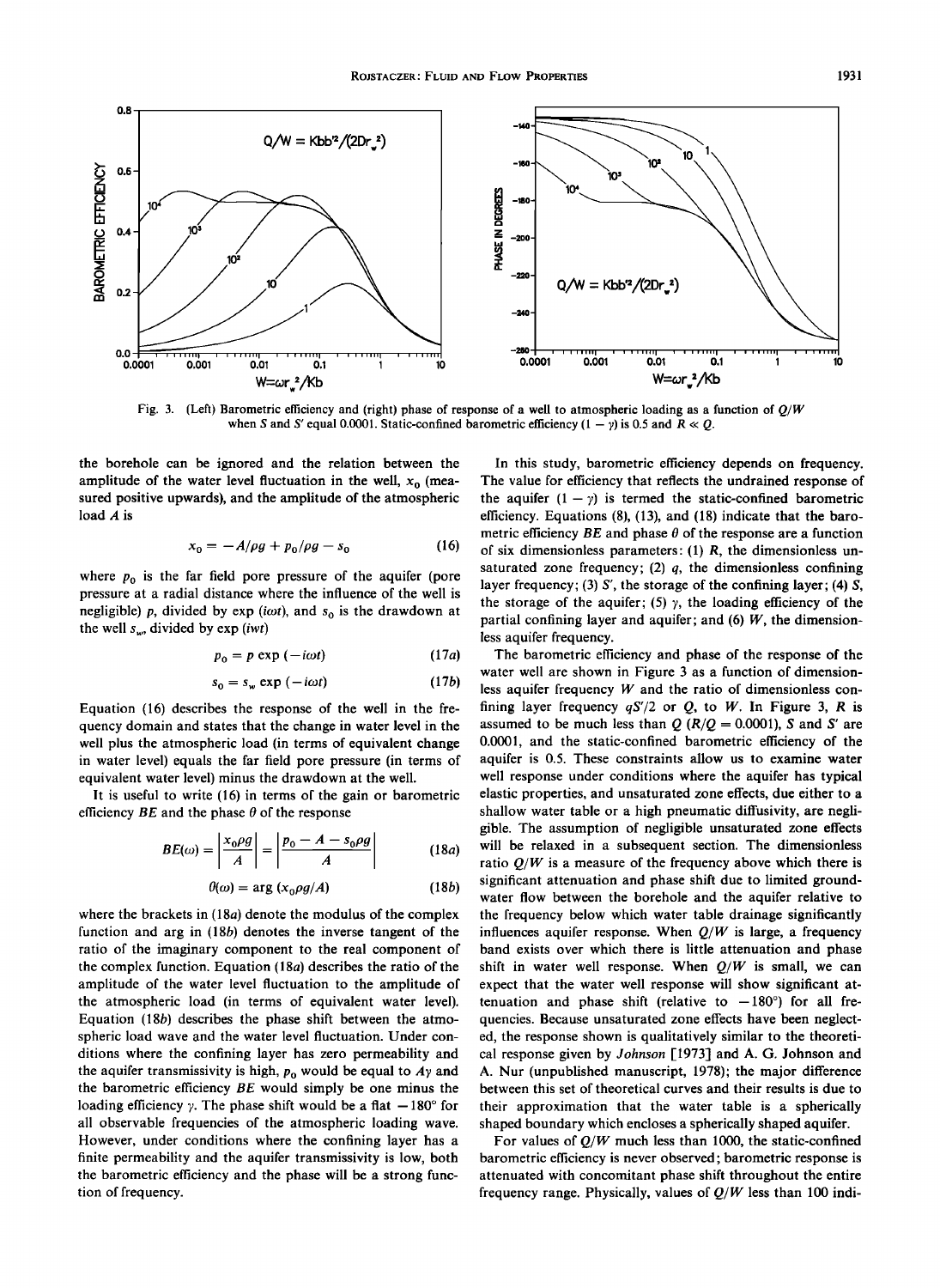

**Fig. 4. (Top left) Barometric efficiency and (top right) phase of response of a well to atmospheric loading as a function of Q/W when S and S' equal 0.01. (Bottom left) Barometric efficiency and (bottom right) phase when S and S' equal**   $1 \times 10^{-6}$ . Static-confined barometric efficiency  $(1 - \gamma)$  is 0.5.

**cate conditions where the water table has a strong influence on water well response over a wide frequency band; the aquifer becomes isolated from water table influences only when frequencies are so high, relative to aquifer transmissivity, that limited groundwater flow between the aquifer and the borehole cause significant attenuation of response.** 

**For values of Q/W greater than 1000, three distinct stages of response can be observed: an intermediate-frequency response, a low-frequency response, and a high-frequency response. At intermediate frequencies, air pressure response forms a plateau in both phase and barometric efficiency that increases in width with increasing values of Q/W. This response is analogous to the response to a step load during stage 2 (see Figure 2). In this frequency band, the staticconfined barometric efficiency is observed and there is little phase shift between the atmospheric pressure wave and the**  water well response (the phase shift of  $-180^\circ$  is due to the **inverse relation between water level and atmospheric pressure). Physically, water table influences are negligible in this frequency band and the aquifer transmissivity is high enough to allow for well response to be unattenuated.** 

**It should be noted that for frequencies overlapping the lowand intermediate-frequency bands, barometric response slightly exceeds the static-confined barometric efficiency. There is**  **no analog to this slight amplification in the response of a water well to step changes in atmospheric load. The amplification of response is due to resonance: the influence of the water table is slight, but it has a phase shift that weakly reinforces the nearly confined water well response.** 

**In the low-frequency band, the response is distinguished by increasing attenuation and phase advance with decreasing frequency. This response is analogous to stage 4 in Figure 2: as frequency decreases, water table influences become more significant and the response asymptotically approaches 0. It should be noted that stage 3 noted in Figure 2 (barometric efficiency achieving a value of 1 due to early water table influences) does not appear in Figure 3. This is because unsaturated zone effects are assumed to be negligible.** 

**In the high-frequency band, the response is characterized by increasing attenuation and phase lag with increasing frequency. This response is analogous to stage 1 in Figure 2. At these frequencies, aquifer transmissivity is low enough (for the given well bore storage) to limit groundwater flow between the aquifer and the borehole and as frequency increases, the response asymptotically approaches 0.** 

**Figure 4 shows the influence that the storage of the confining layer and aquifer have on the response. In Figures 4(top left) and 4(top right) storage for both the confining layer and**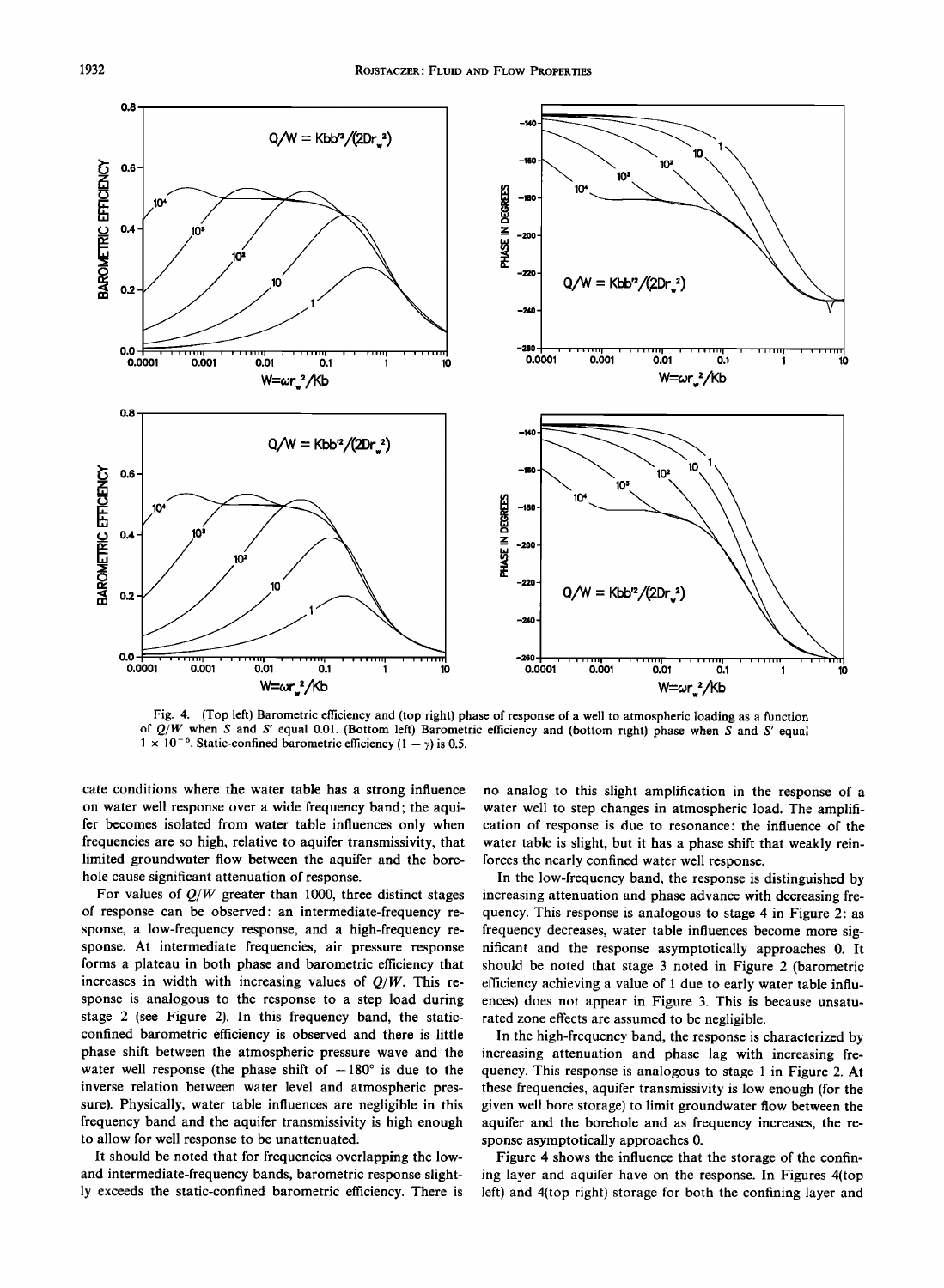**the aquifer are 0.01; in Figure 4(bottom left) and 4(bottom**  right) they are  $1 \times 10^{-6}$ . Both sets of response curves are **qualitatively similar to the response curves in Figure 3. As in Figure 3, the response can be compartmentalized into three frequency bands for values of Q/W greater than 1000. At low frequencies, the sensitivity to storage is negligible for a fixed**  value of  $Q/W$ . This lack of sensitivity is due to the minor **amount of well drawdown at low frequencies. At high fre**quencies, decreasing storage causes greater attenuation and **phase shift, a phenomenon that will be considered in detail in the following section.** 

**It is useful to determine, given typical aquifer and confining layer properties and geometries, whether the parameter Q/W can realistically have a value greater than 1000. Given an aquifer thickness of 30 m and hydraulic conductivity of 2**   $\times$  10<sup>-7</sup> m/s, a confining layer hydraulic conductivity of 10<sup>-9</sup> m/s and specific storage  $3 \times 10^{-6}$  m<sup>-1</sup>, and a well radius of 0.1 m, the dimensionless parameter  $Q/W$  has a value of approximately  $1 \times b'^2$ , where b' is in meters. For  $Q/W$  to exceed **1000 under these conditions, confining layer thickness must be in excess of 30 m. This result indicates that in many instances**  the parameter  $Q/W$  will be greater than 1000 and water well **response can be broken up into three distinct frequency bands. In the following sections, I examine the high-frequency band and low-frequency band in detail.** 

#### **High-Frequency Response**

**In the high-frequency band, the well is isolated from water table and unsaturated zone influences. As a result, aquifer pressure**  $p_0$  **is a constant and the dimensionless frequency q is effectively infinite. The barometric efficiency and phase of the response are described by** 

$$
BE(\omega) = \left| \frac{A(\gamma - 1) - s_0 \rho g}{A} \right| \tag{19a}
$$

$$
\theta(\omega) = \tan^{-1} \left[ \text{Im}[A(\gamma - 1) - s_0 \rho g] / \text{Re}[A(\gamma - 1) - s_0 \rho g] \right]
$$
\n(19b)

**where Im and Re denote the imaginary and real parts of the function, respectively. Since aquifer pressure is related to the**  amplitude of the pressure wave by a constant  $\gamma$  water well **attenuation and phase shift depend on only two out of the six dimensionless parameters: W and S. Of these two parameters, only the dimensionless aquifer frequency W strongly influences response. Figure 5 shows the barometric efficiency and phase of the water well response as a function of W and S. Because water table influences are negligible, the solution given here is nearly identical to the solution given by Cooper et al. [1965] for the steady state response of a well that taps a confined aquifer to periodic deformation at frequencies where inertial effects are insignificant. The only differences are that**  the phase has been shifted by  $-180^\circ$  due to the inverse rela**tion between air pressure and water level and the amplitude of the response has been multiplied by the static-confined baro**metric efficiency  $(1 - y)$ . As noted by *Hsieh et al.* [1987], the **solution given by Cooper et al. indicates that the phase is only weakly dependent on aquifer storage, with less phase lag and attenuation slightly favored by high values of aquifer storage.** 

**For all values of aquifer storage coefficient S large attenuation and phase shift occur only after dimensionless frequency W exceeds a value of 0.1. Thus the absence of any observable attenuation and phase shift with increasing frequency in a well's response places a lower bound on aquifer transmissivity** 



**Fig. 5. High-frequency response in terms of barometric (top) ficiency and (bottom) phase as a function of \$. Static-confined barometric efficiency**  $(1 - \gamma)$  is 0.5.

**if the radius of the well is known and the influence of the water table is slight in the frequency band of interest.** 

#### **Low-Frequency Response**

**In the low-frequency band, the well is in equilibrium with**  aquifer pressure and the well drawdown  $s_0$  can be assumed to **be zero. The barometric efficiency and phase are described by** 

$$
BE(\omega) = |p_0/A - 1| \tag{20a}
$$

$$
\theta(\omega) = \tan^{-1} \left( \text{Im}(p_0/A - 1) / \text{Re}(p_0/A - 1) \right) \tag{20b}
$$

**Since barometric efficiency and phase are strictly a function of**  aquifer pressure  $p_0$  water well response is dependent on only three of the dimensionless parameters:  $\gamma$  (one minus the static**confined barometric efficiency), Q, and R.** 

**Figure 6 shows the response of a water well in the lowfrequency band as a function of dimensionless confining layer frequency Q and dimensionless unsaturated zone frequency R. The static-confined barometric efficiency is 0.5. The solution shown in the figure is essentially identical to a solution discussed elsewhere [Rojstaczer, 1988]; the only difference is that following hydrologic convention, compression is defined as positive.** 

**In summary, water well response in the low-frequency band is a strong function of both R and Q. When the ratio R/Q is**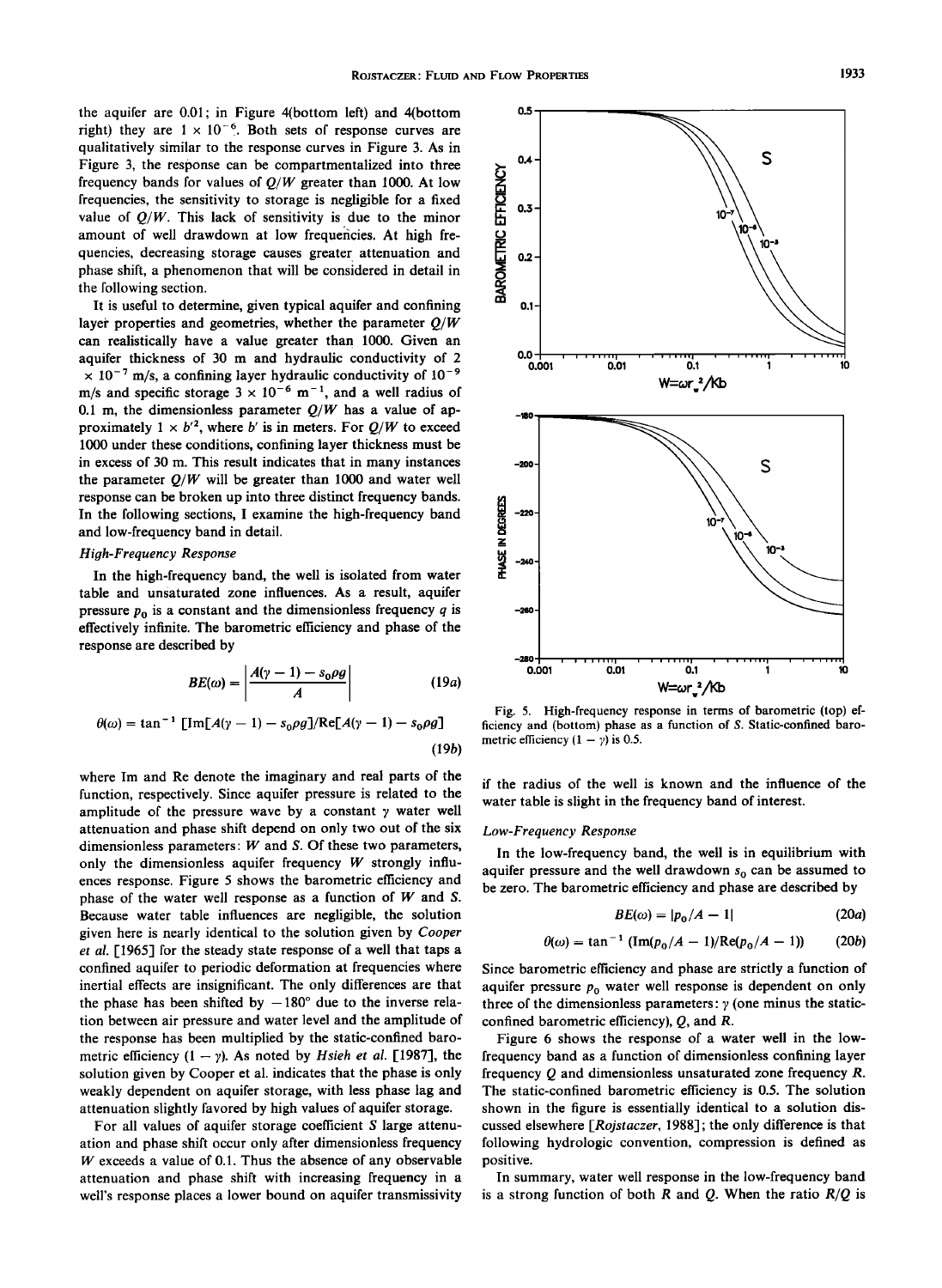

**Fig. 6. Low-frequency response in terms of barometric (left) efficiency and (right) phase as a function of R/Q. Static**confined barometric efficiency  $(1 - \gamma)$  is 0.5.

less than 10<sup>-4</sup> the unsaturated zone has little influence on **response and the barometric efficiency, which exhibits slight resonance at the high end of the frequency band, generally attenuates with decreasing frequency; the phase shows a nearly monotonic phase advance with decreasing frequency. For large values of R/Q, however, barometric efficiency exceeds the static-confined response over much of the frequency band analyzed. The increasing barometric efficiency with decreasing frequency is analogous to stage 3 in Figure 2. As previously noted, the response is caused by water table influence under conditions where the water table is strongly isolated from air pressure changes at the surface. For large values of R/Q, the phase lags slightly behind the air pressure over much of this frequency band.** 

Figure 7 shows the influence of the loading efficiency  $\gamma$  on **well response. For aquifers with a loading efficiency of 0.20 (static-confined barometric efficiency of 0.80), the amplitude of the response is considerably higher than that shown in Figure 6** (static-confined barometric efficiency and  $\gamma$  equal 0.50), at **dimensionless frequencies less than 1. The phase, in comparison to Figure 6, shows little in the way of a phase lag. For aquifers with a loading efficiency of 0.80 (static-confined barometric efficiency of 0.20), the amplitude of the response is considerably lower at dimensionless frequencies greater than 1. The phase, when R/Q is small, has a wide frequency band of significant phase lag.** 

#### **APPLICATION OF THEORETICAL RESPONSE**

**The above results indicate that water well response to atmospheric loading will be strongly dependent on the three dimensionless fluid flow parameters: R, Q, and W. If the response of a well can be fit to the theoretical solutions, it is possible to make estimates or place bounds on these three key parameters. Once these dimensionless parameters are estimated, it is then possible to make estimates of or place bounds on the fluid flow parameters that govern water well response: pneumatic diffusivity of the unsaturated zone, confining layer hydraulic diffusivity and aquifer permeability. The process of fitting well response as a function of frequency to dimensionless theoretical curves is analogous to the standard practice of fitting water level declines as a function of time in response to pumpage to "type curve" plots. The essential difference is that because the solutions given here are a function of frequency,**  **there are two type curves that are fit simultaneously: one for barometric efficiency and one for phase.** 

**In order to compare a water well's response to the theoretical solutions, we need to determine its transfer function or barometric efficiency and phase as a function of frequency. The transfer function that relates atmospheric loading to water level can be found using cross-spectral estimation [e.g., Bendat and Piersol, 1986]. For the water well records examined here, the transfer functions were obtained by (1) determining the power spectra and cross spectra for the water well record, the local atmospheric pressure record and the theoretical areal strain produced by the Earth tides, and (2) solving the following system of complex linear equations for every frequency:** 

$$
\begin{vmatrix} BB & BT \\ TB & TT \end{vmatrix} \begin{vmatrix} HB \\ HT \end{vmatrix} = \begin{vmatrix} BW \\ TW \end{vmatrix}
$$
 (21)

**where BB and TT denote the power spectra of the atmospheric pressure and Earth tides, respectively, BT and TB denote the cross spectrum and complex conjugate of the cross spectrum, respectively, between atmospheric loading and Earth tides, BW and TW denote the cross spectra between atmospheric loading and water level and Earth tides and water**  level, respectively, and HB and HT denote the transfer func**tion between water level and atmospheric loading and water level and Earth tides, respectively. The Earth tides were included in the analysis because they have a strong influence on the response of the wells examined at diurnal and semidiurnal frequencies. Further details on how the transfer functions were determined are given elsewhere [Rojstaczer, 1988]. In the analysis below, the transfer functions were fit to the type curves by hand.** 

**A description of the wells examined in this paper is given in Table 1. Two of these wells, TF and JC, are located near Parkfield, California and the other well is located near Mammoth Lakes, California. The aquifer permeabilities given in Table 1 were determined from specific capacity data (TF) or slug tests (JC, SC2). The aquifer permeabilities inferred from the slug tests as well as the thicknesses of the partial confining layers (depth from the water table to the top of the aquifer) at these wells indicate that the dimensionless ratio Q/W may be quite large; as a result, well response may take place in the three distinct bands noted above.**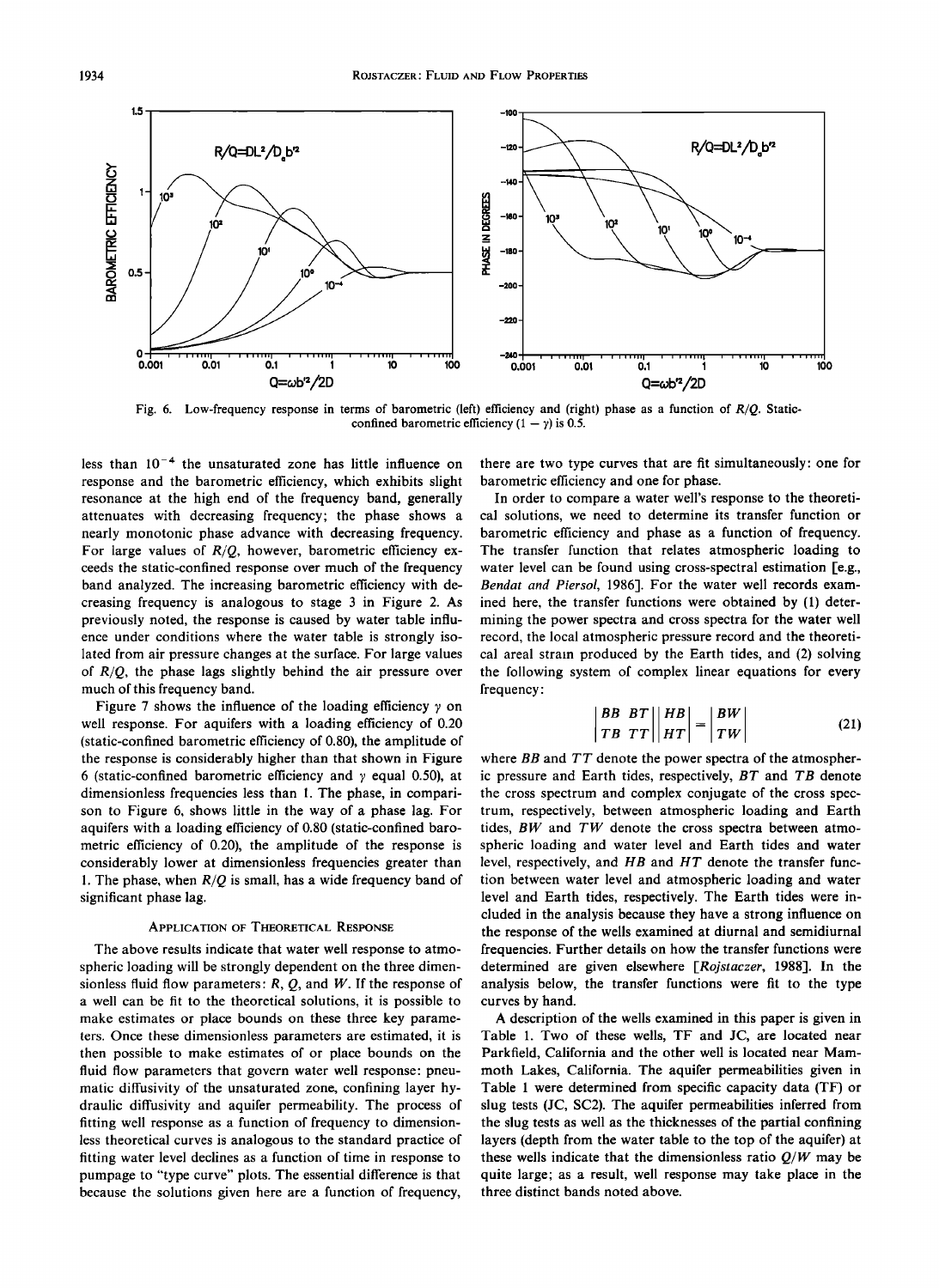

**Fig. 7. Effect of surface loading efficiency on low-frequency response. (Top left) Barometric efficiency and (top right) phase when the loading efficiency 7 is 0.2. (Bottom left) Barometric efficiency and (bottom right) phase when the loading efficiency**  $\gamma$  is 0.8.

**It is likely, however, that only a part of the complete theoretical response will be observed in any one well. The limited length of the data sets (about 150 days) and the lack of any**  large air pressure signal at frequencies greater than 2 cy**cles/day limit the band width over which we can estimate well response. For the wells examined here, we can obtain useful estimates of water well response in the frequency band of roughly 0.02 to 2 cycles/day. This band is only 2/5 of the frequency band detailed in Figure 3 and as a result, it is unlikely that the low, intermediate-, and high-frequency response can all be observed. In the well responses examined below, only the low- and intermediate-frequency responses are observed. The lack of a high-frequency response does serve, however, to place a lower bound on the aquifer permeabilities for these wells.** 

# **Well TF**

**The transfer function for the response of well TF to atmospheric loading is shown in Figure 8. Barometric efficiency peaks at 0.6 at a frequency of about 0.5 cycles/day. The phase which lags the atmospheric pressure at a frequency of 1 cycle/day begins to cross over and show phase advance with decreasing frequency at about 0.6 cycles/day. The figure also shows the model fit to the observed transfer function. The theoretical model indicates that the response in the frequency band of 0.02-2 cycles/day is dominated by water table influences. The confined response indicated by the model is only approached at the high end of the observed frequency band. The key parameters indicated by the model are a staticconfined barometric efficiency of 0.37 and a value for both** 

| Well<br>Id.     | Permeability,<br>millidarcies | Open<br>Interval.<br>m | Depth to<br>Water<br>Table.<br>m | Casing<br>Diameter,<br>m | Aquifer<br>Lithology      | <b>Partial Confining</b><br>Layer Lithology    |
|-----------------|-------------------------------|------------------------|----------------------------------|--------------------------|---------------------------|------------------------------------------------|
| TF              | $2 \times 10^{1}$             | 152–177                | 18                               | 0.10                     | marine sediments          | marine sediments                               |
| JC              | $5 \times 10^{1}$             | $147 - 153$            | 14                               | 0.10                     | diatomaceous<br>sandstone | largely fine to<br>medium grained<br>sandstone |
| SC <sub>2</sub> | $2 \times 10^7$               | 66–70                  | 32                               | 0.10                     | fractured basalt          | basalt and glacial till                        |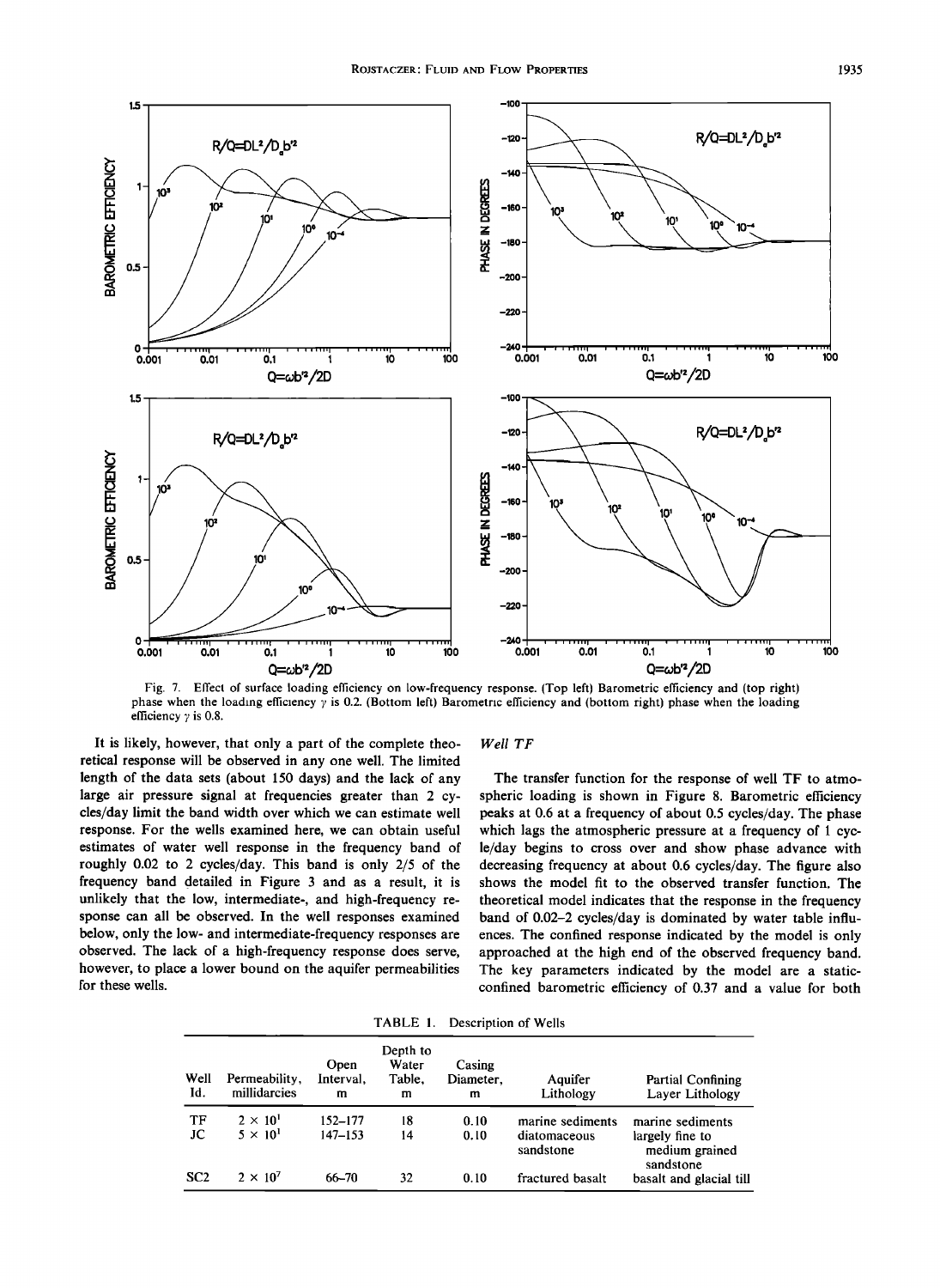

**Fig. 8. Response of TF to atmospheric pressure in terms of (top) barometric efficiency and (bottom) phase. Fit to data is solid line denoted as Model.** 

dimensionless frequencies R and  $Q$  of 0.34 $\omega$  where frequency is **in terms of radians per day. The hydraulic and pneumatic diffusivities estimated from these values of R and Q are shown in Table 2. The specific storage for the aquifer under conditions of atmospheric loading is considered elsewhere (RA, 1988) and is determined from the inferred static-confined barometric efficiency and areal strain sensitivity for the well. It**  is estimated to be  $2.2 \times 10^{-6}$  m<sup>-1</sup>. Assuming that the specific **storage of the confining layer is close to that of the aquifer, I can obtain an estimate of the vertical permeability of the confining layer. This permeability is 10 mdarcy, a value slightly less than the permeability of the aquifer of 20 mdarcy indicated by the specific capacity data. The lack of any observable response that can be attributed to limited groundwater flow** 

**TABLE 2. Estimate of Fluid Flow Properties of Wells** 

| Well<br>Id.     | Aquifer<br>Permeability,<br>millidarcies | <b>Confining Layer</b><br>Hydraulic<br>Diffusivity,<br>cm <sup>2</sup> /s | <b>Unsaturated Zone</b><br>Pneumatic Diffusivity,<br>cm <sup>2</sup> /s |
|-----------------|------------------------------------------|---------------------------------------------------------------------------|-------------------------------------------------------------------------|
| TF              | >10                                      | $5 \times 10^2$                                                           | $9 \times 10^{0}$                                                       |
| JC              | >60                                      | $2 \times 10^2$                                                           | $2 \times 10^{-2}$                                                      |
| SC <sub>2</sub> | >90                                      | $1 \times 10^{0}$                                                         | $>1 \times 10^{1}$                                                      |

**Estimates for SC2 are from model 2 in Figure 10.** 



**Fig. 9. Response of JC to atmospheric pressure in terms of (top) barometric efficiency and (bottom) phase. Fit to data is solid line denoted as Model.** 

**between the borehole and the aquifer places a lower bound on aquifer permeability. Assuming that the dimensionless frequency W is less than 0.1, the permeability of the aquifer is greater than 10 mdarcy, a value consistent with the specific capacity data.** 

## **Well JC**

**Figure 9 shows the transfer function for the well response at JC. Barometric efficiency shows a nearly monotonic change with decreasing frequency over the entire observed frequency band. The phase is nearly flat over the observed frequency band and indicates that the water level in the well lags slightly behind the atmospheric load. The fit to the theoretical model indicates that water well response is strongly governed by limited air flow between the Earth's surface and the water table. Like the response at TF, the static-confined response is approached at a frequency of 2 cycles/day. The inferred staticconfined barometric efficiency determined from the model is**  0.67. The dimensionless parameters  $R$  and  $Q$  are 100 and 1.0 $\omega$ , **respectively. The pneumatic and hydraulic diffusivities estimated from these parameters are shown in Table 2. The estimated hydraulic diffusivity of the partial confining layer is on the same order as that estimated at TF; the estimated pneumatic diffusivity is over two orders of magnitude less than that at TF. It should be noted that it is difficult to explain this**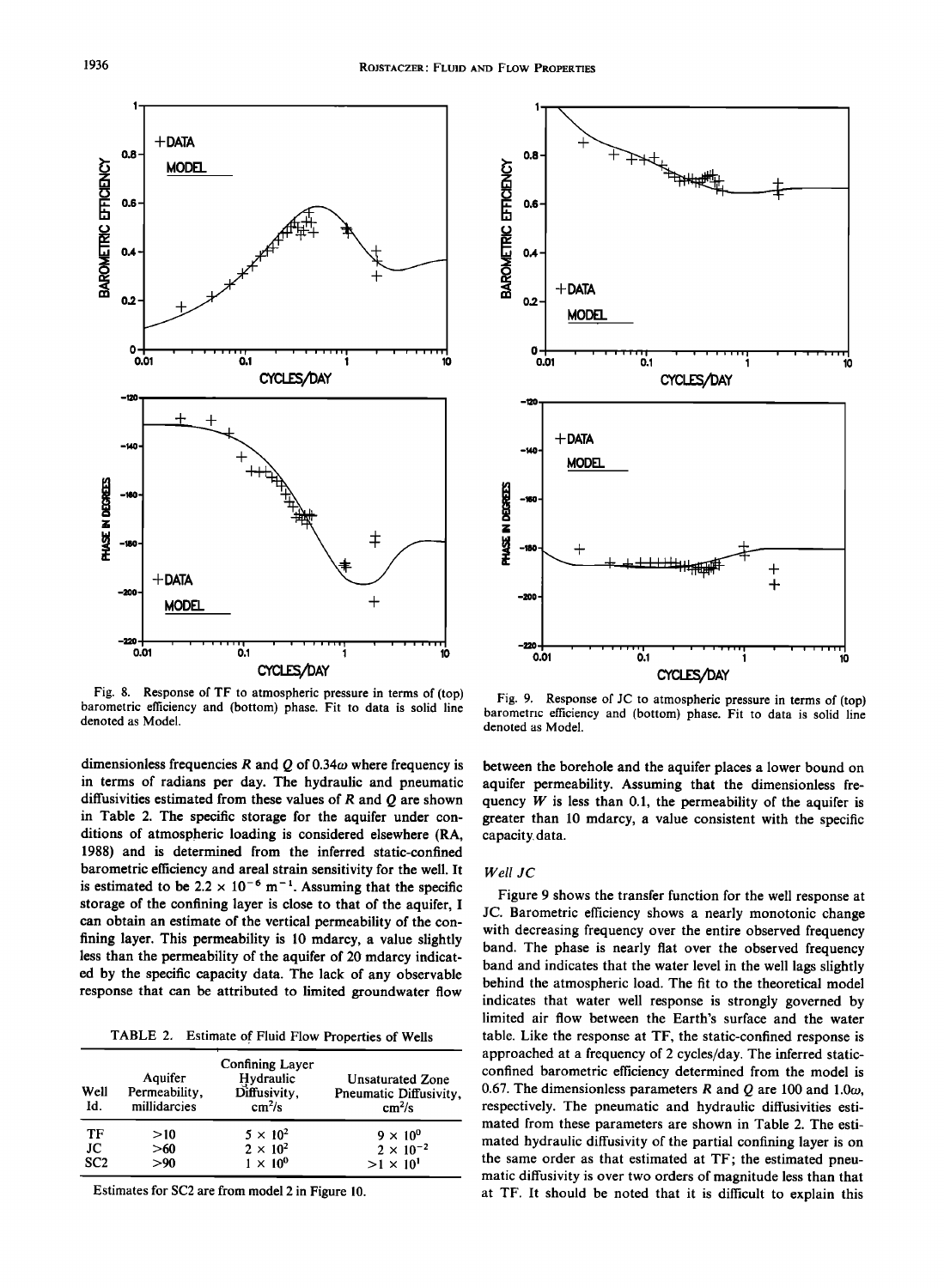

**Fig. 10. Response of SC2 to atmospheric pressure in terms of (top) barometric efficiency and (bottom) phase. Fit to data are lines denoted as models 1 and 2.** 

**difference on the basis of differences in site lithology. The specific storage of the aquifer is estimated elsewhere (RA,**  1988) to be  $2.3 \times 10^{-6}$  m<sup>-1</sup>. If the specific storage of the **confining layer is close to that of the aquifer, the vertical permeability of the confining layer is about 5 md, a value that is one order of magnitude less than the permeability of the aquifer of 50 mdarcy estimated from a slug test.** 

**Although phase lag increases slightly between 1 and 2 cycles/day, nothing else suggests that any attenuation occurs due to limited groundwater flow between the aquifer and the borehole. Assuming that dimensionless frequency W is less than 0.1, the lower bound on permeability for the aquifer is 60 mdarcy, a value slightly greater than the permeability of 50 mdarcy inferred from the slug test data.** 

## **Well SC2**

**The response of SC2 to air pressure shown in Figure 10 indicates that both the barometric efficiency and phase are relatively flat over the observed frequency band. Because the response lacks any strong trend, interpretation of the response is somewhat ambiguous. The figure shows two interpretations of the response. In the first interpretation (model 1), the staticconfined response is observed over the entire frequency band.**  The barometric efficiency is a flat 0.78,  $Q$  is greater than  $41\omega$ , **and R is not indentifiable. Alternatively, water table effects**  **begin to slightly influence water well response at the low end of the observable frequency (model 2). In this interpretation, the static-confined barometric efficiency is 0.74 and the values**  for Q and R are  $10\omega$  and less than  $1.0\omega$ , respectively.

**Table 2 shows the air and hydraulic diffusivities inferred from Model 2. The lower bound on pneumatic diffusivity is nearly the same as the pneumatic diffusivity estimated at TF; the hydraulic diffusivity of the partial confining layer is considerably lower. The specific storage of the aquifer is estimated**  to be (RA, 1988)  $4.9 \times 10^{-6}$  m<sup>-1</sup>. If I assume that the specific **storage of the confining layer and the aquifer are the same, the vertical permeability of the confining layer is estimated to be**   $5 \times 10^{-2}$  mdarcy, indicating that the confining layer is com**posed of considerably different material than the aquifer. This inference is consistent with the lithology at the site: the well taps a fractured basalt overlain by glacial till [Farrat et al., 19853.** 

**Once again, there is no observable attenuation of response due to limited hydraulic communication between the quifer and the borehole. The lack of observable attenuation indicates that aquifer permeability is greater than 90 md; the slug test**  data suggest that aquifer permeability is  $2 \times 10^7$  mdarcy, a **value much larger than this lower bound.** 

## **CONCLUSIONS**

**The response of water levels in wells that tap partially confined aquifers to atmospheric loading is dependent on the elastic and fluid flow properties of the aquifer as well as the material overlying the aquifer. Owing to the hydraulic properties of the aquifer and confining layer and the pneumatic properties of the unsaturated zone, water well response cannot be expected to be independent of frequency. Attenuation and amplification of the static-confined response to atmospheric loading can occur in theory and is observed in the wells examined here. Phase lags and advances observed in response to atmospheric loading also have a theoretical basis.** 

**In many instances, the response of a well can be divided into three frequency bands. The response at low frequencies is independent of aquifer permeability and depends on the confining layer and unsaturated zone diffusivities. Attenuation and amplification as well as phase lags and phase advances are possible in this frequency band. The response at intermediate frequencies is dependent on the elastic properties of the aquifer and is independent of fluid flow properties; it is characterized by a flat barometric efficiency and phase. The response at high frequencies is independent of confining layer and unsaturated zone diffusivity and is strongly dependent on aquifer permeability. It is characterized by increasing attenuation and phase lag with increasing frequency. The width of separation between the high- and low-frequency response (i.e., the width of the intermediate-frequency band) is dependent on the well radius, the aquifer transmissivity, and the confining layer thickness and hydraulic diffusivity.** 

**The theoretical response can be used in conjunction with the observed response of water wells as a function of frequency to yield estimates or place bounds on the fluid flow parameters within the aquifer, confining layer and unsaturated zone. For the wells examined, water well response to atmospheric loading does not yield much information on aquifer permeability; it is possible only to obtain a lower bound for this flow parameter. In low-permeability environments, however, the response of water wells to atmospheric loading may prove useful in estimating aquifer permeability.**